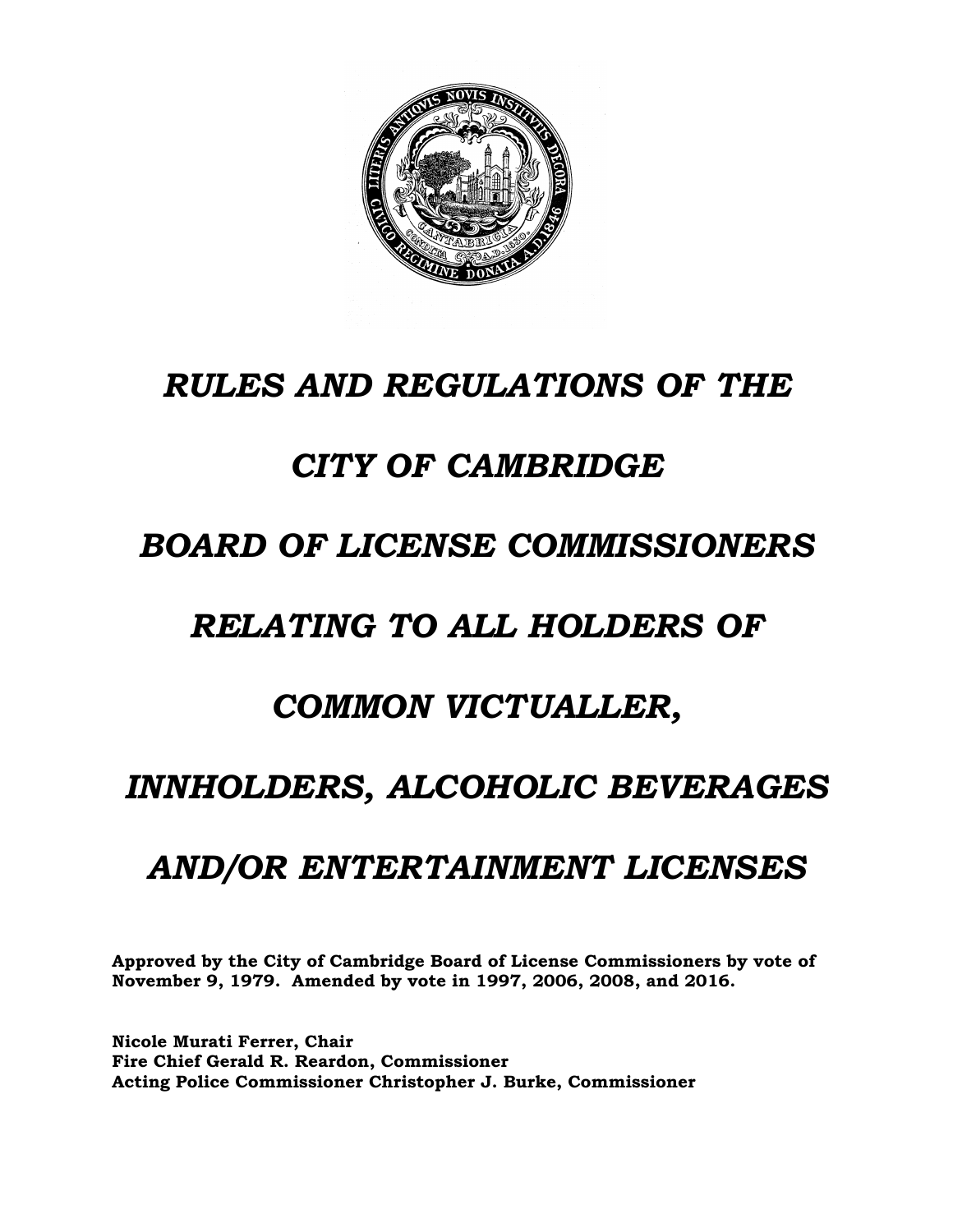#### *MESSAGE FROM THE BOARD OF LICENSE COMMISSIONERS*

*The following contains the general rules that all establishments which hold a common victualler, innholders, alcoholic beverages or entertainment license are expected to follow. Licensees should ensure that all personnel are aware of such rules. In addition to these rules, licensees, their employees and agents are expected to abide by all applicable rules of other City of Cambridge agencies, the laws of the Commonwealth of Massachusetts, Cambridge Municipal Code, and when applicable, the Rules and Regulations of the Alcoholic Beverages Control Commission.*

*Although we have tried to ensure that all topics are covered herein, these are not all encompassing or exhaustive. We trust that all businesses which are licensed by the Board of License Commissioners will operate safe, rule and law abiding businesses, and will take all reasonable measures to ensure the safety of the public and their employees.* 

*We thank you for your service to our community.*

*Board of License Commissioners*

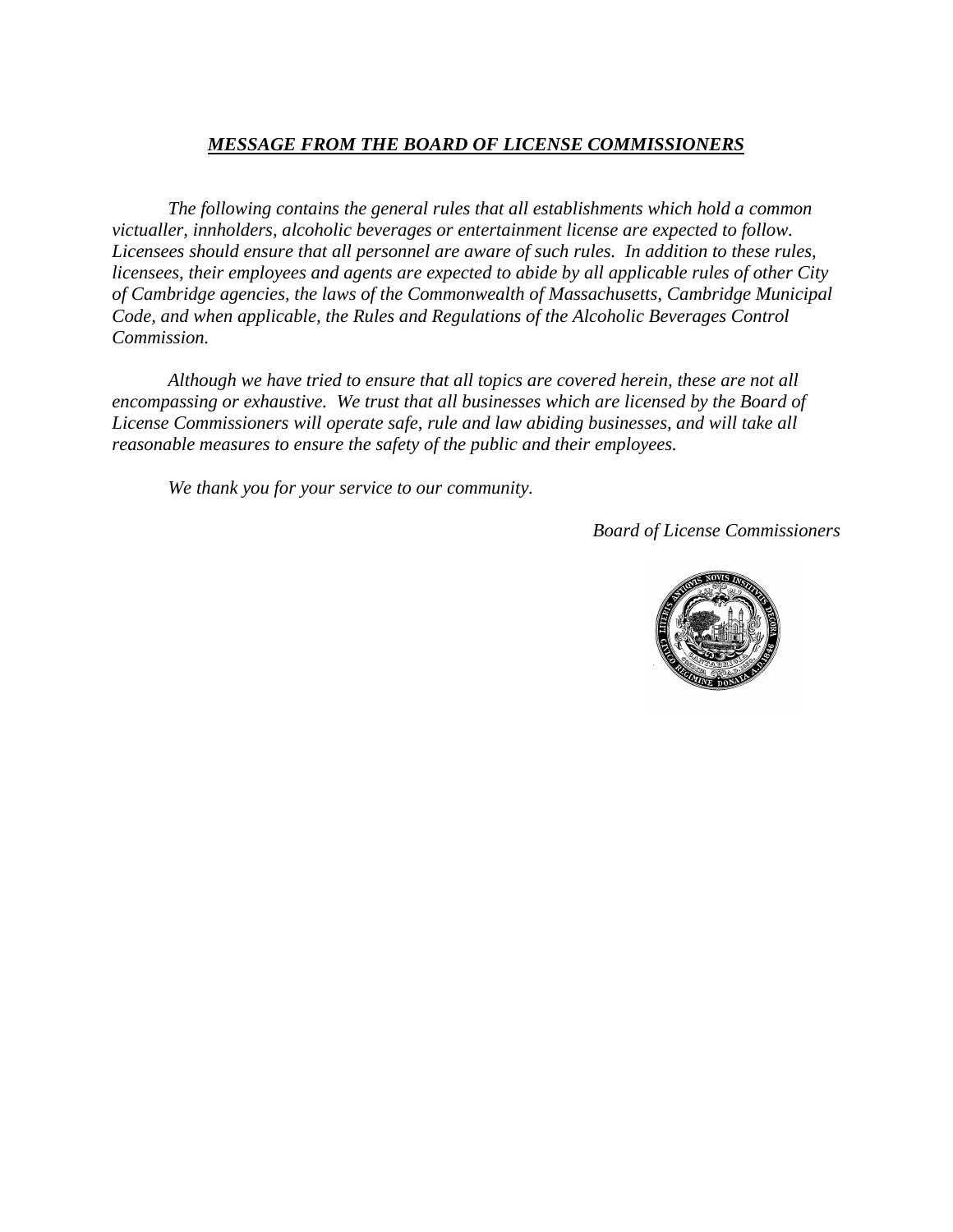## **TABLE OF CONTENTS**

| <b>RULE#</b>            | <b>TOPIC</b>                                                                              | <b>PAGE</b>             |
|-------------------------|-------------------------------------------------------------------------------------------|-------------------------|
| $\mathbf{1}$            | <b>Definitions</b>                                                                        | $\mathbf{1}$            |
| $\overline{2}$          | <b>Applicability</b>                                                                      | $1 - 2$                 |
| 3                       | <b>Availability of Rules</b>                                                              | $\overline{2}$          |
| $\overline{\mathbf{4}}$ | <b>Postings and Signs</b>                                                                 | $\mathbf{3}$            |
| 5                       | <b>General Provisions as to All Licensees</b>                                             | $3-4$                   |
| 5A                      | <b>General Provisions as to Innholders and Common Victualler</b><br><b>Licensees Only</b> | $\overline{\mathbf{4}}$ |
| 5B                      | <b>General Provisions as to Alcohol Licensees Only</b>                                    | $4 - 5$                 |
| 5C                      | <b>Special Provisions as to Certain Types of Liquor Licensees</b>                         | 6                       |
| 6                       | <b>Hours of Operation</b>                                                                 | $6 - 7$                 |
| <b>6A</b>               | Hours of Operation as to § 12 (On Premise) Liquor Licensees Only                          | $7 - 8$                 |
| 7                       | <b>Admission to the Premises</b>                                                          | 8                       |
| 8                       | <b>Safety</b>                                                                             | $8-9$                   |
| $\boldsymbol{9}$        | Capacity                                                                                  | $9-10$                  |
| 10                      | <b>Entertainment</b>                                                                      | $10 - 11$               |
| 11                      | <b>Noise</b>                                                                              | 11-12                   |
| 12                      | <b>Prohibited Practices as to All Licensees</b>                                           | 12                      |
| 12A                     | <b>Prohibited Practices as to Non-Liquor Licensees</b>                                    | 12                      |
| 12B                     | <b>Prohibited Practices as to Liquor Licensees</b>                                        | $13 - 14$               |
| 13                      | <b>Inspections and Violations</b>                                                         | 14                      |
| 14                      | <b>Catch All</b>                                                                          | 14                      |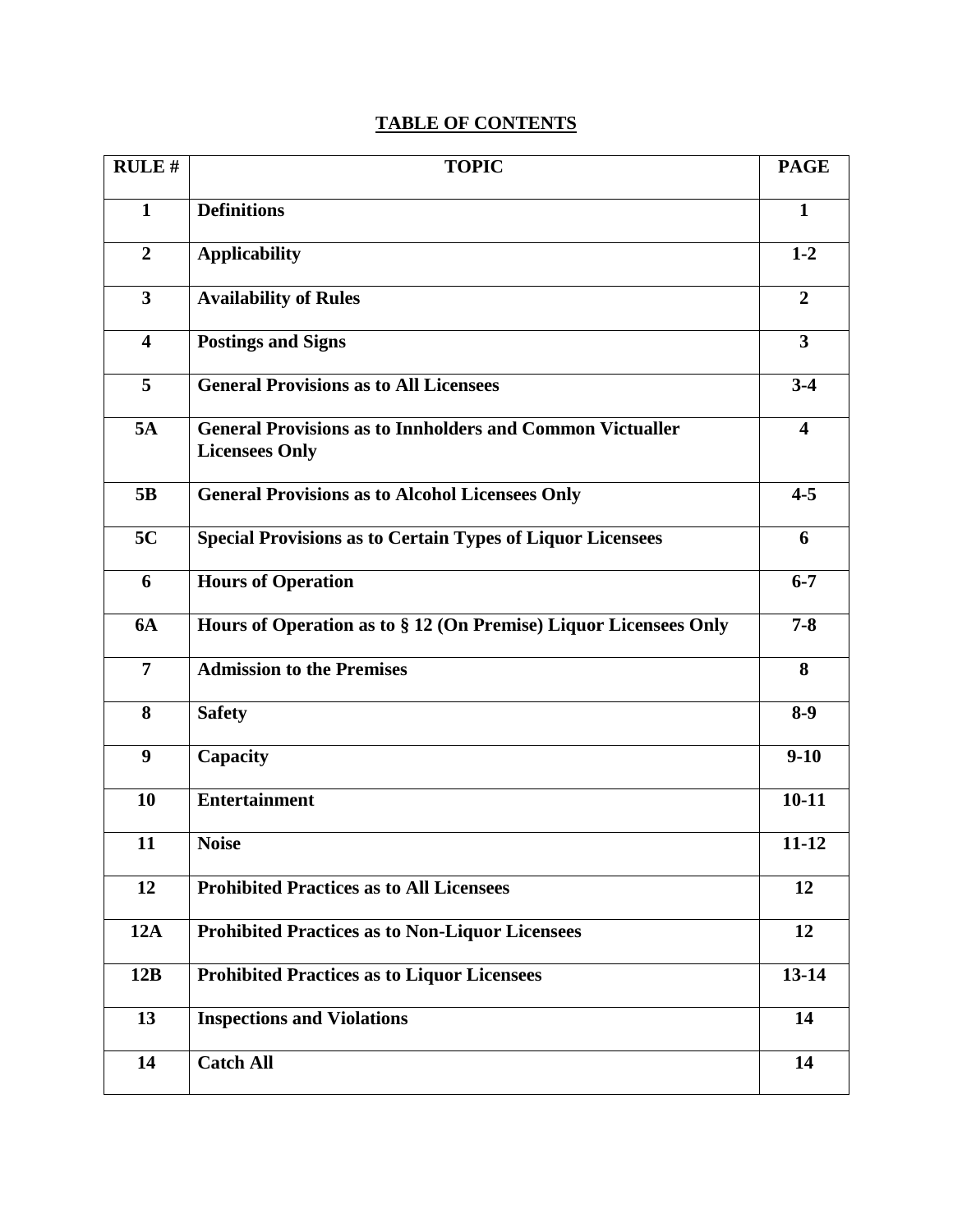#### **RULE 1 – DEFINITIONS:**

**1.1** All definitions contained in Chapter 138 and 140 are incorporated herein by reference and made a part hereof.

**1.2** "Alcoholic Beverages," "alcoholic drinks," or "liquor," as used herein, shall mean any type of alcoholic beverages, including wines, malt, cordials and liqueurs beverages.

**1.3** "Licensee(s)" shall mean any holder of a license issued by this Commission pursuant to General Laws Chapters 138 and/or 140.

- **(a)** "Liquor licensee(s)" shall refer to all licensed pursuant to Chapter 138.
- **(b)** "§ 12 Licensee(s)" shall specifically refer to those licensed pursuant to Chapter 138, § 12, which include all establishments that sell/serve alcohol to be consumed on the licensed premises.
- **(c) "**Package good store licensee(s)" shall specifically refer to those licensed pursuant to Chapter 138, § 15, which include all package stores/establishments that sell beverages not to be consumed on the licensed premises.

**1.4** "Liquor license(s)" shall refer to all licenses issued pursuant to Chapter 138.

**1.5** "Board of License Commissioners," "Board," or "License Commission" refers to the City of Cambridge's three Commissioner Board established by the Special Acts of 1919, as amended.

**1.6** "Official Closing Hour" is the time specified on the common victualler, alcoholic beverage or entertainment license. The Official Closing Hour refers to the time the business must close the particular service allowed by the license.

**1.7** "Official Opening Hour" is the time specified on the common victualler, alcoholic beverage or entertainment license. The Official Opening Hour refers to the time the business may open its premises to provide the particular service for which it is licensed.

**1.8** "Private Function" is an event held at a licensed premises which has a host, is restricted to invited guests only, invited guests are not charged indirectly or directly, the host is the only individual responsible for payment to the licensee, the event is not publicly advertised or on social media, and written records containing the guest list exist and are available for inspection by the License Commission or its agents upon request.

**1.9** "Cover charge" means all admission fees or admission charges.

## **RULE 2 – APPLICABILITY:**

**2.1** The following rules, except those which specifically state otherwise, shall apply to all licensees who hold a common victualler, innholders/lodging house, liquor, or entertainment license.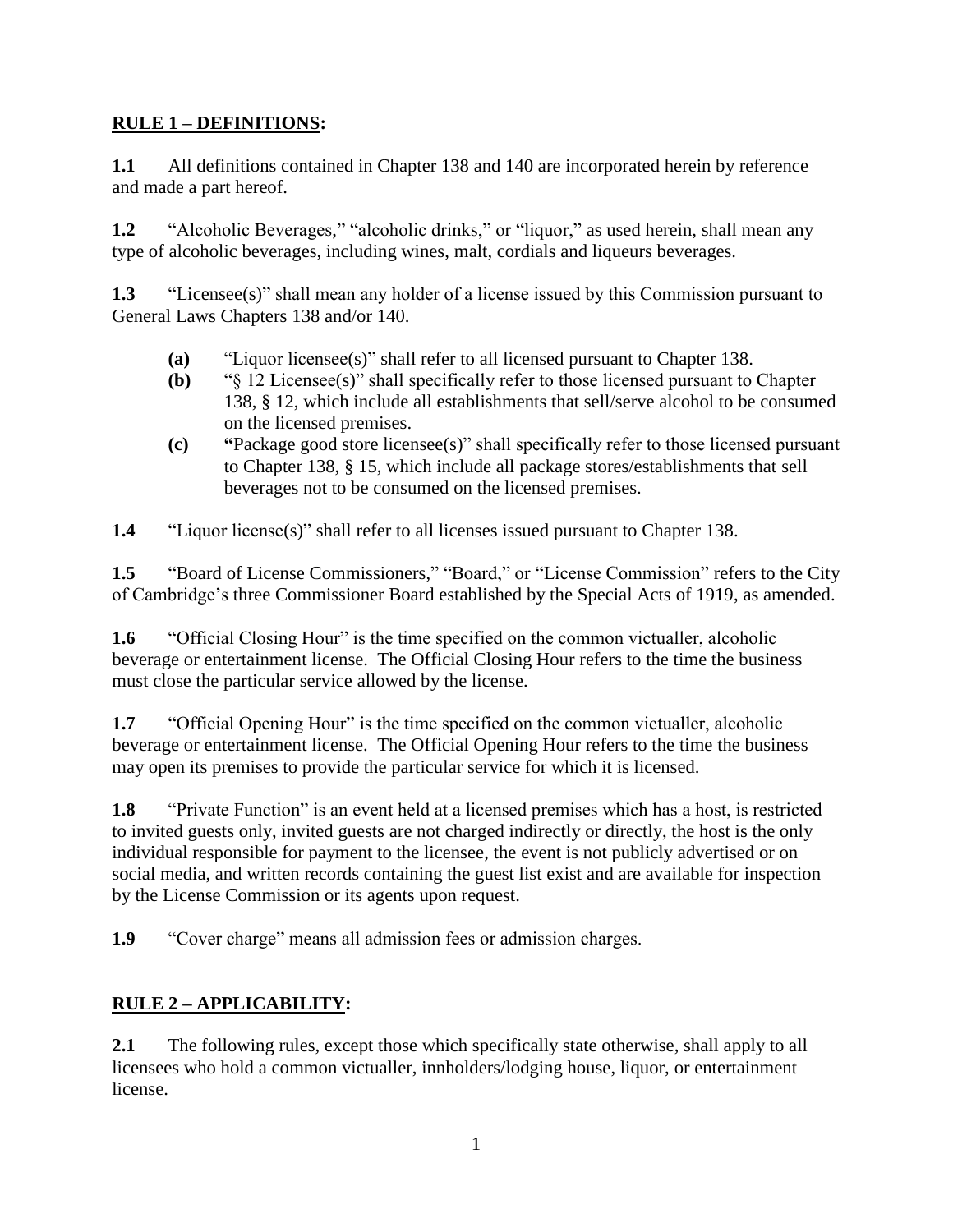**2.2** All licensees are expected to comply with the Rules and Regulations herein and any rules, guidelines, notices or advisories that the License Commission may publish separately hereto.

**2.3** All licensees are expected to comply with all of the laws of the Commonwealth of Massachusetts, the City of Cambridge Municipal Code, and all rules and regulations of the other City of Cambridge Departments which regulate the licensee.

**2.4** All liquor licensees must comply with the Alcoholic Beverages Control Commission Regulations, which are incorporated herein by reference and made a part hereof.

**2.5** Violation(s) of any law, ordinance, policy, or rules and regulations may result in the suspension, cancellation, revocation or modification of a license.

**2.6** Except for when exclusively stated, all licensees must comply with all Rules and Regulations herein.

**2.7** Nothing herein shall expressly or implicitly limit the License Commission's authority under the laws of the Commonwealth of Massachusetts, the Cambridge Code of Ordinances, or Special Acts, to promulgate or implement additional rules, regulations or policies.

**2.8** Each Rule and subsection thereof shall be deemed independent of all others herein, and if any Rule or subsection thereof is declared by a Court of Law to be invalid, all other Rules and subsections thereof shall remain valid and enforceable.

## **RULE 3 – AVAILABILITY OF RULES:**

**3.1** All licensees shall ensure that a copy of these Rules and Regulations is kept on the premises at all times, and is available to its employees or for inspection upon request by a member of the public or an agent of the License Commission.

**3.2** The Rules and Regulations do not need to be posted on the licensed premises.

- **3.3** The licensee and manager of record must:
	- **(a)** Have read, be familiar with and comply with these Rules and Regulations; and
	- **(b)** Ensure all employees have read, are familiar with, and comply with these Rules and Regulations.

### **RULE 4 – POSTINGS AND SIGNS:**

**4.1** Licenses and one day permits issued by the License Commission must be conspicuously posted on the premises in an area that is easily accessible, viewable and readable to the public without the assistance of employees.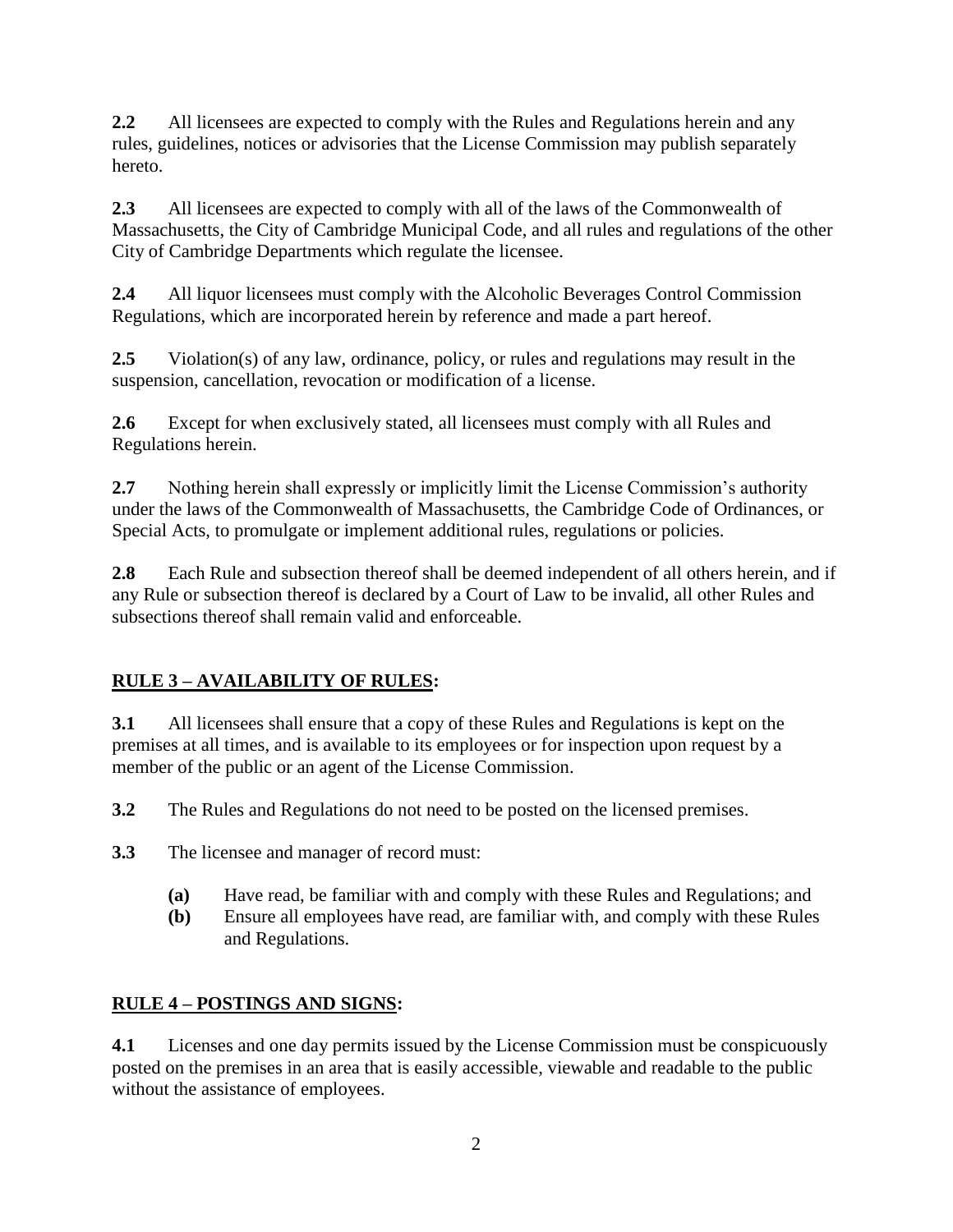**4.2** All permits, licenses and certificates issued by other City of Cambridge entities which affect the licensed premises must also be posted conspicuously but not in a manner as to cover any of the licenses/permits issued by the License Commission.

**4.3** Any additional certificates, permits, or postings provided to the licensee by the License Commission must also be posted conspicuously on the premises and in the manner specified by the License Commission.

**4.4** Signage provided by the License Commission specifying the capacity of each room must be conspicuously posted at the entrance of each room.

**4.5** Liquor licensees must post conspicuously informational signs provided by the Alcoholic Beverages Control Commission.

## **RULE 5 – GENERAL PROVISIONS AS TO ALL LICENSEES:**

**5.1** No licensee shall permit any disorder, disturbance or illegality of any kind to take place in or on the licensed premises. The licensee shall be responsible therefor whether present or not.

**5.2** The License Commission expects the Manager of Record to be the person in control of the premises on any given day or time and who is there to ensure compliance with all applicable laws and Rules and Regulations. Approved Managers of Record will be held accountable by the License Commission whether or not present at the premises at the time of a disorder, disturbance or illegality of any kind.

**5.3** When any misconduct occurs in the area in front of or adjacent to the licensed premises, or in any parking lot provided by the licensee for the use of its patrons, that is not reasonably addressed and ameliorated by the licensee, the licensee may be held in violation of the conditions of its license(s) and may be subject to disciplinary action.

**5.4** No food, or alcoholic/non-alcoholic beverages may be served outside the licensed premises (such as a patio, roof garden, or sidewalk) unless such an area is approved as part of the licensed premises.

**5.5** Licensees may not transfer a license, change managers, change corporate officers, transfer stock, pledge the stock, pledge the license, reduce or extend the area of the licensed premises, expand hours or materially change the physical layout of the premises without first obtaining the approval of the License Commission, and in the case of those licensed under Chapter 138, also the approval of the Alcoholic Beverages Control Commission.

**5.6** No person may have a direct or indirect beneficial interest in any type of license without first obtaining the approval of the License Commission, and in the case of those licensed under Chapter 138, also the approval of the Alcoholic Beverages Control Commission.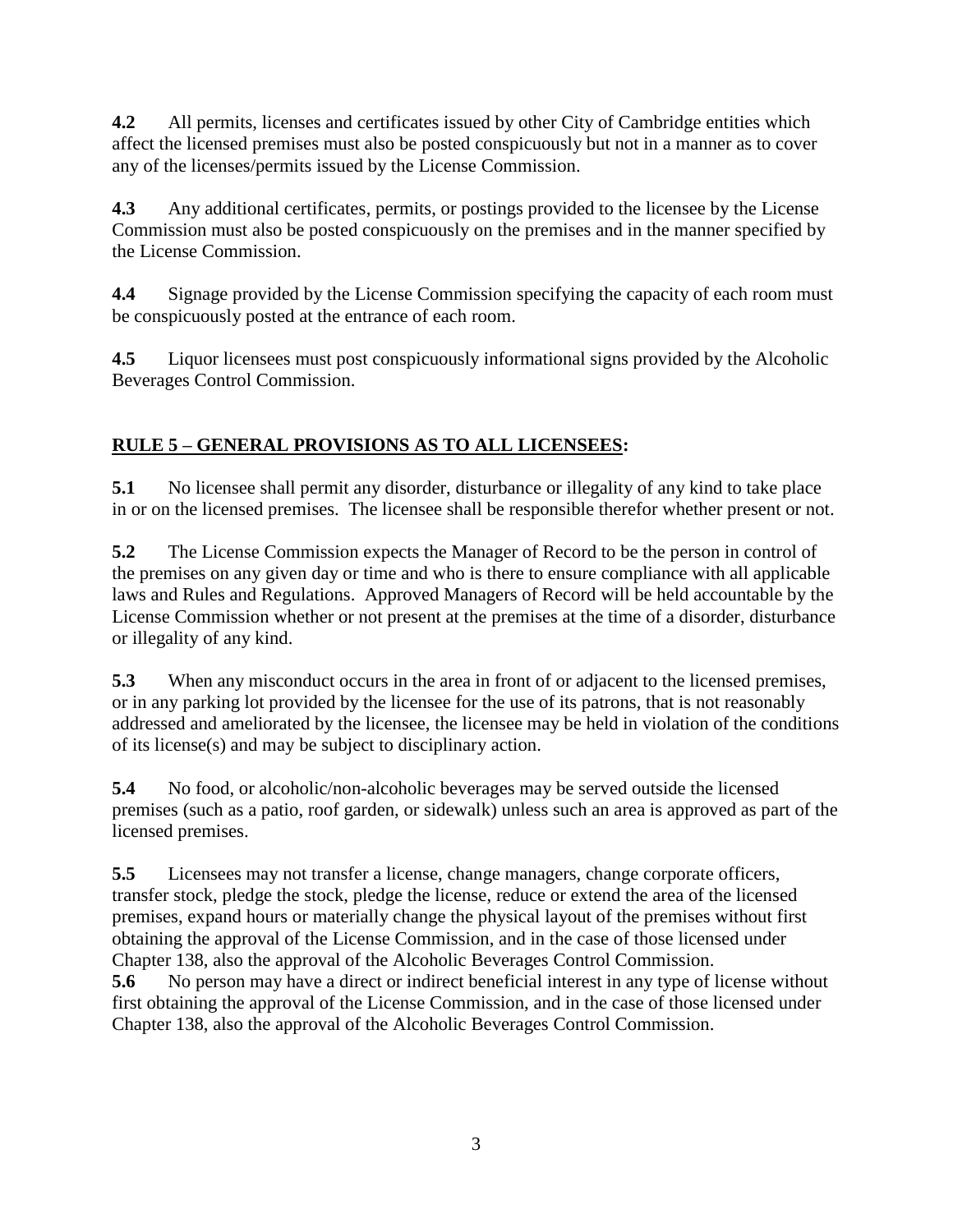**5.7** All licensees must maintain an updated employee roster or list that shall be available upon request to the License Commission and its agents, and Cambridge Police, Fire, and Inspectional Service Departments' agents.

- **(a)** The roster/list should have all employees, specify which employee is on duty on a particular date and time, and, when applicable, who was the crowd manager on a particular date and time.
- **(b)** The roster/list for any given day should be kept a minimum of sixty (60) days.

#### **RULE 5A – GENERAL PROVISIONS AS TO INNHOLDERS AND COMMON VICTUALLERS LICENSEES ONLY:**

**5A.1** Each holder of a common victualler and innholders license shall at all times be provided with suitable food for strangers and travelers. In addition, prior to being granted such types of licenses, the applicant must show that the premises have the necessary implements and facilities for cooking, preparing and serving food for strangers and travelers.

**5A.2** Innholders must have upon the premises suitable beds and bedding for the lodging of its guests.

**5A.3** Innholders, lodging houses and motels shall keep, or cause to be kept, in permanent form a register of the name and residential address of each guest within its premises, the room assigned to each guest and the time in which the room was assigned. Such registers must be kept at least one (1) year after the last entry made and must be available for inspection by the agents of the License Commission, its agents, or the Cambridge Police.

**5A.4** All innholders, lodging houses and motels must post in a conspicuous place the requirements under the law, G. L. c. 140, §§ 27, 29, to keep and maintain guest registers in addition to the penalties for failure to do so.

### **RULE 5B – GENERAL PROVISIONS AS TO ALCOHOL LICENSEES ONLY:**

**5B.1** No application by the same applicant for the same type of license to be exercised on the same premises may be filed within one (1) year of the date of his/hers/its last prior application. The Commission cannot, and will not, receive more than two applications for a license under section twelve or fifteen to be exercised on the same premises during the same license year.

**5B.2** A licensee's obligation to comply with the Rules and Regulations herein cannot be circumvented by using a third party or promoter. Allowing a third party to sell tickets or use other methods of admission (where the price of admission includes any alcoholic beverages), results in the licensee transferring the privilege of its license, or transferring a direct or indirect beneficial interest in its license to a third party. Transferring the privilege of the license, or any interest in it, prior to obtaining approval is a violation of the law and the License Commission's Rules and Regulations.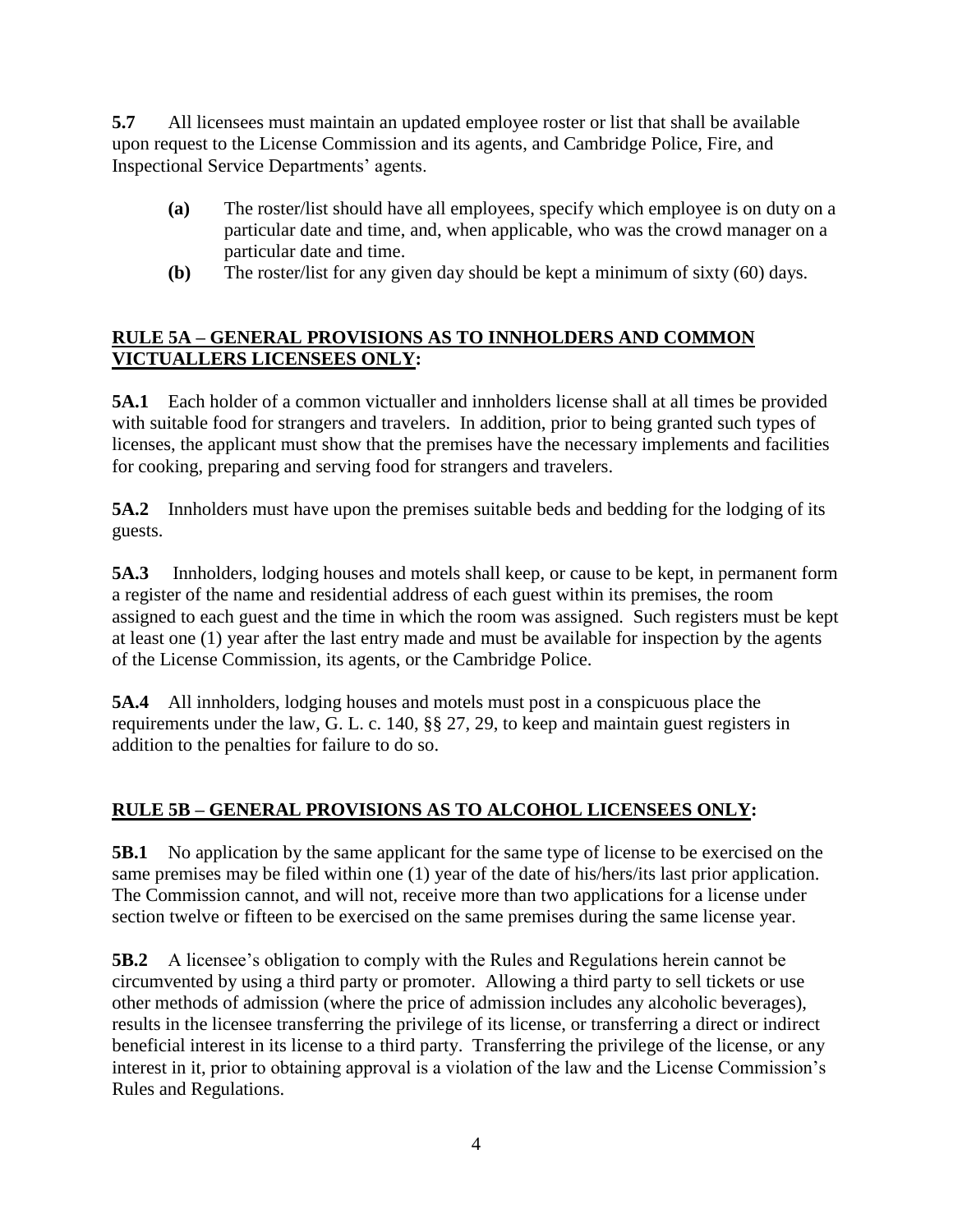**5B.3** No owner or employee shall consume any alcoholic beverages while on duty. No owner, employee or agent of the licensee may consume alcoholic beverages on the licensed premises during hours outside the Official Opening and Closing Hours on the license.

**5B.4** If a premise licensed under Chapter 138 is to be closed for more than seven (7) consecutive days or become inactive, the licensee or its representative must request permission from the Board in advance, and state in said request the reason and length of such closing. A hearing may be held for permission to be closed. At any time, the Board retains the right to call the licensee in for a hearing to discuss the closure or non-use of the license, and in such cases, the licenses may be subject to cancellation for non-use.

**5B.5** A Chapter 138 licensee may only close:

- **(a)** After a request to the Board for closing in order to do renovations/or other special circumstances.
- **(b)** After obtaining approval from the Board to conduct an event that is closed to the public.
- **(c)** On holidays in accordance with the calendar issued by the Alcoholic Beverage Control Commission or any holiday observed by the State, Municipal or Federal Government, or any observed religious holiday.
- **(d)** Due to an act of nature or declared state of emergency.

**5B.6** Licensees are responsible for ensuring that no persons under twenty-one (21) years of age are served, sold, in possession of or drinking alcoholic beverages on the licensed premises, whether served to them by an employee or handed to them by another patron.

**5B.7** Employees directly handling, mixing, serving or selling alcoholic beverages, must be a minimum of eighteen (18) years old.

**5B.8** Any holder of a liquor license who fails to pay the license fee within fourteen (14) days after written notice that a license has been authorized to be issued to the licensee, shall forfeit any right to that license as determined by the Board at a hearing scheduled for that purpose.

**5B.9** Licensees shall immediately notify the License Commission of any legal proceedings brought against them or any proceedings brought by them under the Bankruptcy Laws and/or which may affect the status of the license.

**5B.10** All owners, managers of record, and any employee who is in the direct handling, serving or selling of an alcoholic beverage must successfully complete the 21 Proof Training and/or any other training the Commission orders to be completed.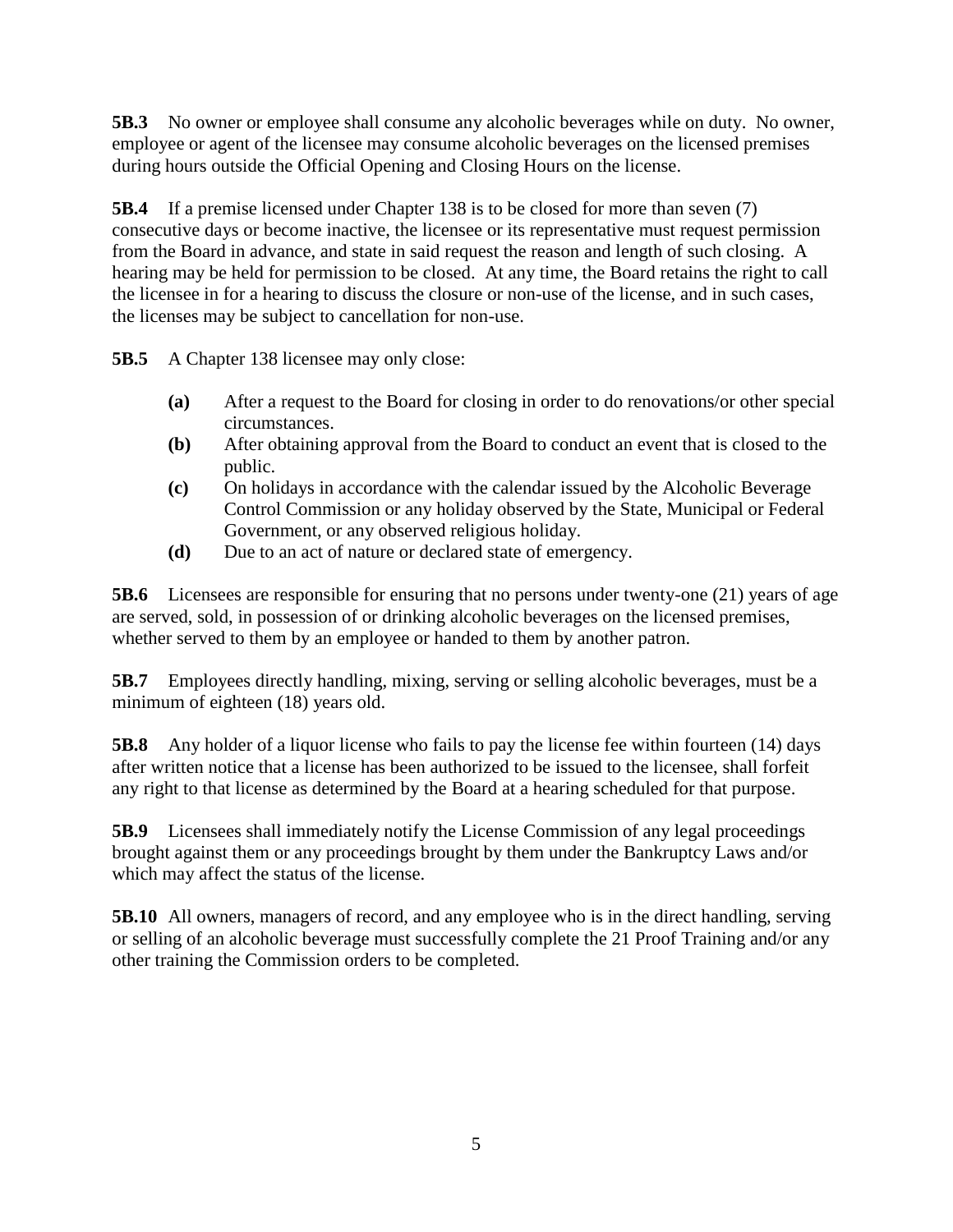#### **RULE 5C – SPECIAL PROVISIONS AS TO CERTAIN TYPES OF LIQUOR LICENSEES:**

**5C.1** Holders of a Club License and War Veterans Club License must keep a roster of their members and guests of members. This list shall be available for inspection upon request by the License Commission or its agents, and the Cambridge Police.

**5C.2** Members of a Club License and War Veterans Club License must show membership cards to enter the premises.

- **(a)** Guests of members may only be allowed inside the premises with a member.
- **(b)** Guests have rights to be inside the premises and be served only while in the company of the sponsoring member.
- **(c)** When the sponsoring member leaves the premises, his/her guest(s) must leave simultaneously therewith.

**5C.3** Each holder of a restaurant type license must prove that it is actually operating food service as a substantial part of its licensed business.

- **(a)** Proof that the licensee's revenue is derived at least fifty-one percent (51%) from food sales, shall be presumed to:
	- **(i)** Be operating a restaurant; and
	- **(ii)** That it has proper equipment for the service of food as required by Chapter 138, § 12A.
- **(b)** Documentation shall be available for inspection by the License Commission and its authorized agents upon request.

**5C.4** Package goods store licensees shall not extend credit to any customer unless the customer has an established credit account. Use of credit cards, such as Mastercard, VISA, American Express, is permitted.

**5C.5** With regard to any package good store licensee, the License Commission may, after due notice and public hearing, decrease the hours during which sale of alcoholic beverages may be sold. However, at no time can sales be prohibited from 10:00 a.m. to 11:00 p.m. In addition, the business may not be prohibited from opening at 8:00 a.m. but may be prohibited from selling alcoholic beverages from 8:00 a.m. to 10:00 a.m.

### **RULES 6 – HOURS OF OPERATION:**

**6.1** The Official Opening and Closing Hours are those that are designated on the license issued by the Board. Licenses are granted to serve the public, and therefore, licensees are expected to operate in accordance with the terms and hours of each of the issued license(s).

**6.2** All tables and bars must be cleared of all glasses, alcoholic and non-alcoholic drinks, plates, food, bottles and containers/bottles of alcoholic beverages, within thirty (30) minutes after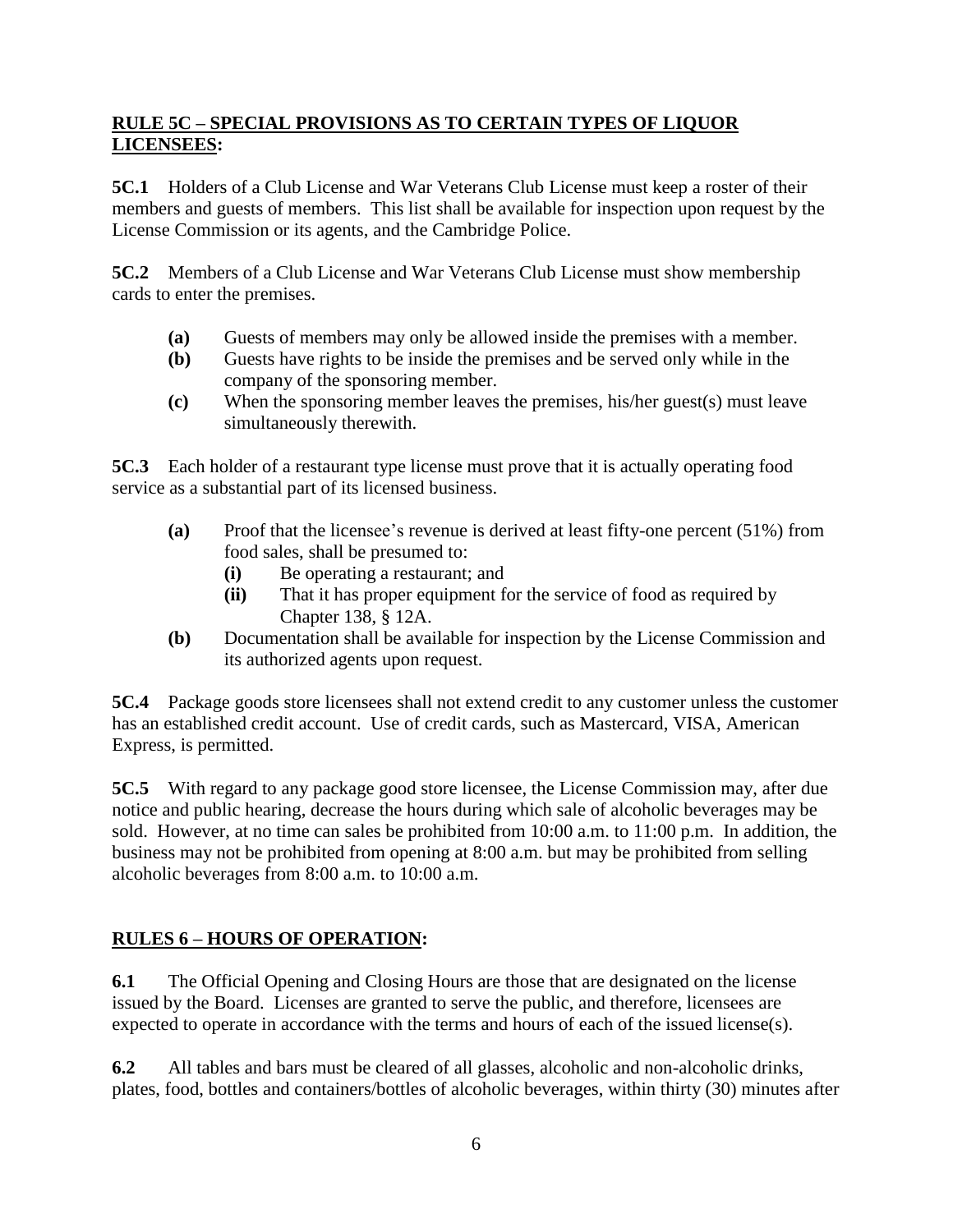the Official Closing Hour and all customers and persons who are not employees on duty must be off the premises by that time.

**6.3** Licensees are not permitted to allow any patron, guest, or employee to enter the premises after the Official Closing Hour or prior to the Official Opening Hour posted on the license. No employee or owner shall serve any food or alcoholic beverage before the Official Opening Hour or after the Official Closing Hour.

**6.4** Owners and employees must be off the premises no later than two (2) hours after the Official Closing Hour, provided however, that such owners and employees may be on the premises at any time for the purpose of cleaning, making emergency repairs, providing security for such premises, or preparing food for the next day's business or opening or closing the business in an orderly manner.

**6.5** Contractors or subcontractors, shall not be prohibited from being on the premises at any time for the purpose of cleaning, making renovations, making emergency repairs to or providing security for, such premises or preparing food for the day's business or opening or closing in an orderly manner.

**6.6** When the licensee previously knows that it will be necessary to have persons on the premises during non-business operating hours and not for the reasons stated in **Rules 6.4** or **6.5**, the licensee or its representative must first notify the License Commission in writing. The written notice must contain the reason, the number of people, their names and the hours they will be on the premises.

**6.7** In the event of any emergency that requires someone other than the owner and employees on the premises after hours, the licensee or its representative must call the Cambridge Police Department's Commanding Officer at (617) 349-3300, and explain the nature of the emergency and supply the names of all persons on the premises.

### **RULE 6A – HOURS OF OPERATION AS TO § 12 LIQUOR LICENSEES ONLY:**

**6A.1** Last call for alcoholic beverages, not including pitchers, shall be at least fifteen (15) minutes before the Official Closing Hour.

**6A.2** No pitchers of malt or mixed beverages may be served later than sixty (60) minutes before the Official Closing Hour.

- (a) Pitchers cannot be more than sixty (60) ounces.
- (b) Pitchers must be served to at least two or more persons.

**6A.3** Any alcoholic beverage served prior to the Official Closing Hour must be consumed no later than thirty (30) minutes after the Official Closing Hour.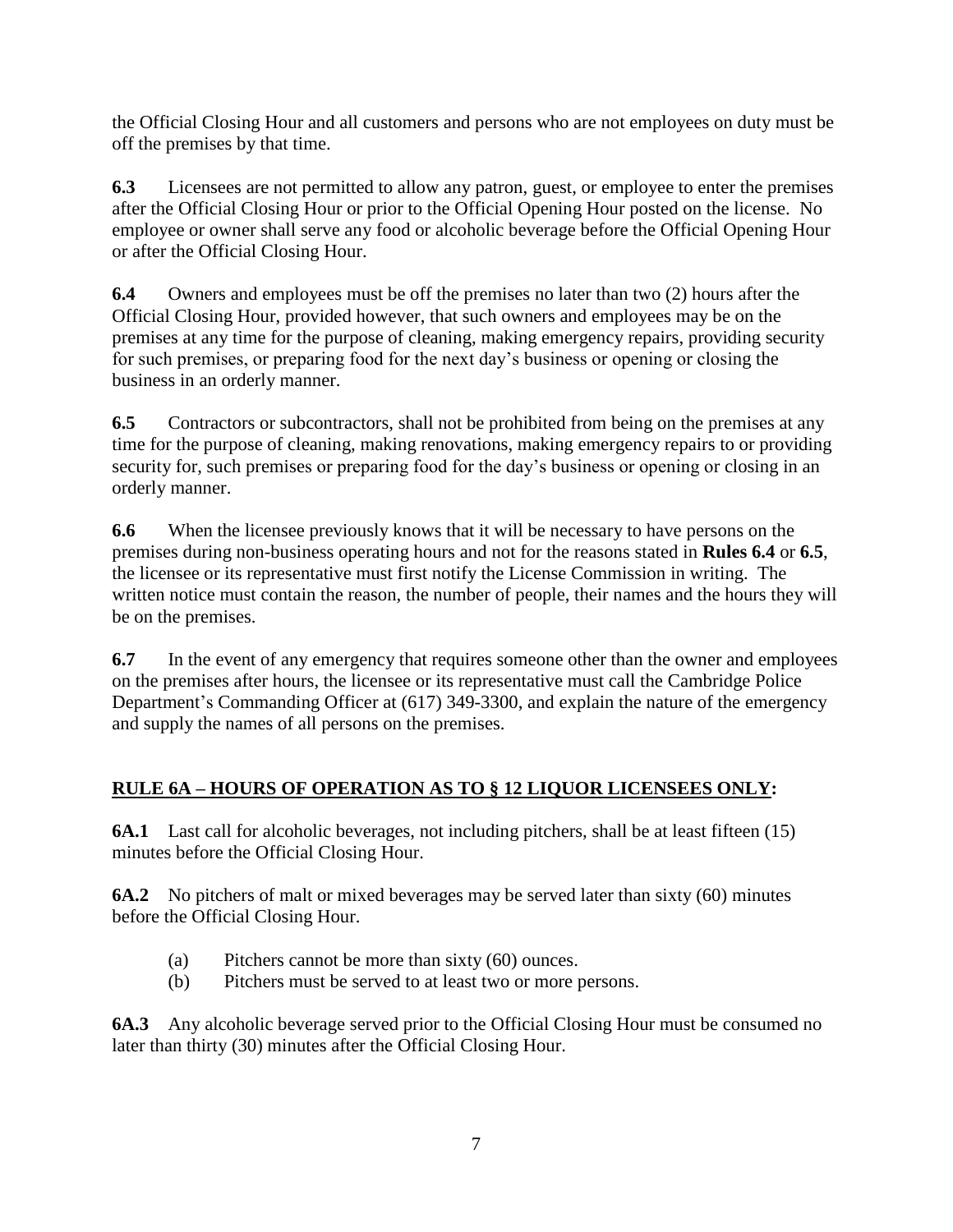**6A.4** The Board, after a public hearing, may decrease the hours of operation based on public need.

#### **RULE 7 – ADMISSION TO THE PREMISES:**

**7.1** No licensee may require any person to pay a minimum or cover charge unless a sign is conspicuously posted at every entrance. The sign must be written with letters no less than one inch in height and clearly state:

- **(a)** That a minimum or cover charge will be imposed;
- **(b)** The amount of charge to be imposed;
- **(c)** There is no minimum charge for alcoholic beverages; and
- **(d)** The admission charge will not be credited towards the purchase price of any alcoholic beverage.

**7.2 Rule 7.1** does not prohibit advance ticket sales.

**7.3** No licensee may impose a cover or minimum charge on any person less than thirteen (13) years old.

**7.4** No licensee may have customer dress requirements unless a sign is posted at the entrance stating the specific dress requirements or restrictions (i.e. "no jeans," "no shorts," "ties and jackets required," "no sneakers"). Signs which only state "Proper dress required" are insufficient to comply with the requirements of this Rule.

**7.5** No licensee shall make any distinction, discrimination, or restriction on account of race, color, religious creed, national origin, sex, ancestry, sexual orientation, deafness, hearing impairment, blindness, physical disability, mental disability or any other protected category as listed in G. L. c. 272, §§ 92, 92A, 98, and 98A.

**7.6** Licensees must comply with Cambridge Municipal Code Chapter 2.76 and cannot discriminate on the basis of race, color, sex, age, religious creed, disability, national origin or ancestry, sexual orientation, gender, marital status, family status, military status or source of income.

#### **RULE 8 – SAFETY:**

**8.1** Licensees shall instruct their employees and security personnel that they are not to make bodily contact with any individual unless as to protect patrons, employees or themselves from being subjected to bodily blows or other harm.

**(a)** If the employee determines that he/she must make bodily contact, the employee shall use the least amount of force which would constitute reasonable force under the circumstances.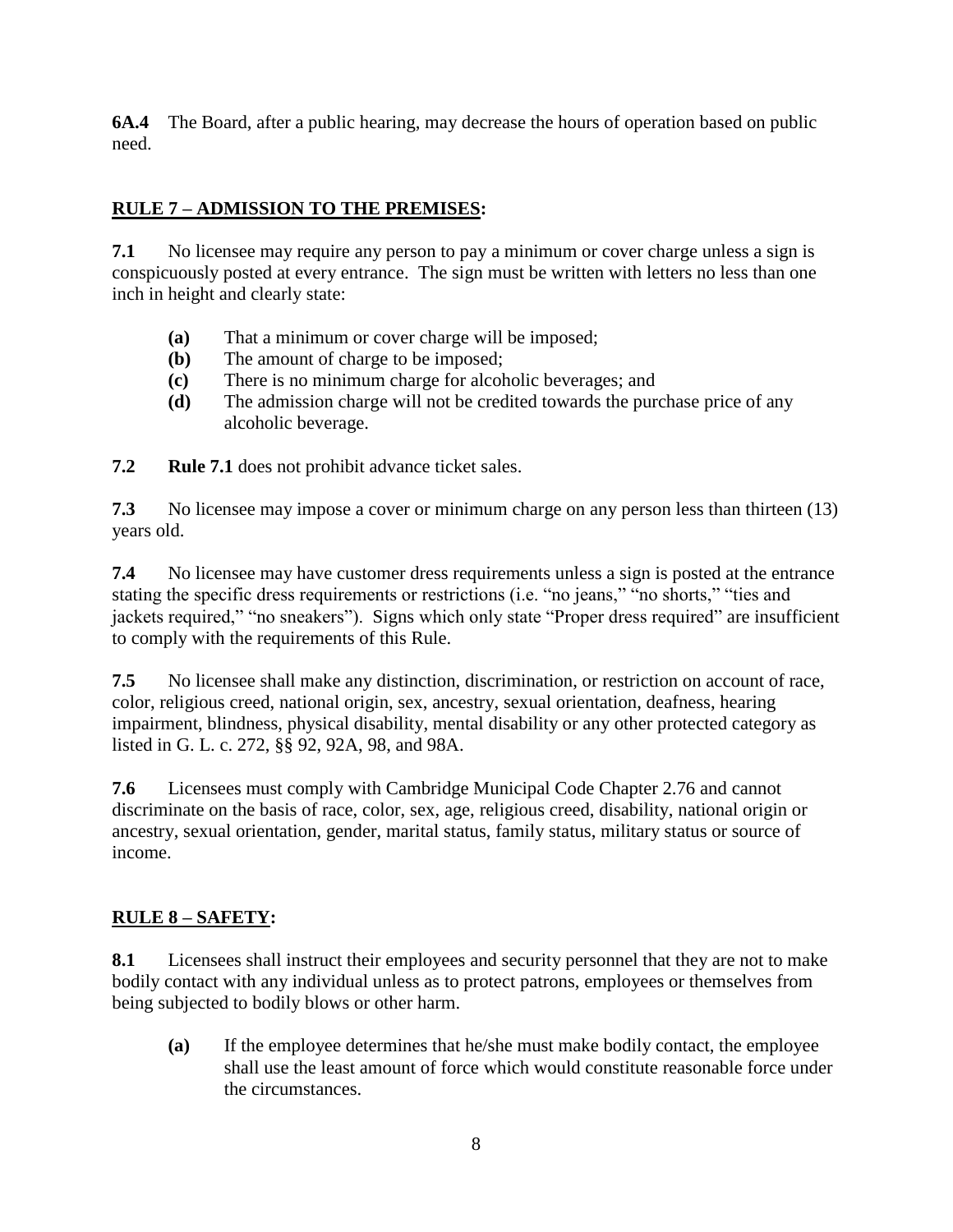**(b)** In all possible circumstances, rather than employees/security personnel ejecting disruptive persons themselves, the employees/security personnel should call the Cambridge police to have disruptive persons removed from the premises.

**8.2** Licensees and employees shall call 911 and take all other reasonable steps to assist patrons and persons who are injured, become ill, or incapacitated in any way, in or on the licensed premises or whose injuries have occurred outside the licensed premises but have been brought to the attention of the licensee.

**8.3** All exit doors shall be clearly marked "Fire Exit- Do Not Block" in red letters, no less than one inch in height, on a white background. At no time may exit doors or any other form of egress be blocked or locked during operating hours.

**8.4** Any applicant for a license shall submit, upon request by the Board and always before a license is issued, a valid Certificate of Inspection, signed by the head of the Fire Department, attesting to the safety of the building, and that the building meets or exceeds the state building code.

**8.5** Any holder of a license must annually submit to the License Commission, upon request and always with their renewal application, a valid Certificate of Inspection, signed by the Building Commissioner and Chief of the Fire Department.

- (a) This provision shall not apply to common victualler licensees with less than twenty seats.
- (b) For licensees which hold multiple licenses for the same premises, the submission of one certificate shall suffice this requirement.

**8.6** Any licensee who desires to maintain any closed-in booth or any other booth with a pull curtain shall first secure the permission of the Fire Department and License Commission.

### **RULE 9 – CAPACITY:**

**9.1** Licensees shall not permit more persons on the premises than the capacity number approved by the Board.

- **(a)** The Board's capacity is the authorized number of patrons permitted to be on premises and should not be confused with the occupancy number issued by the Inspectional Services Department.
- **(b)** If the Inspectional Services Department's occupancy number is larger, the licensee may apply to the Board for an increase in the capacity number, subject to zoning and these Rules and Regulations.
- **(c)** Operating beyond the capacity established by the Board is a violation of the terms of the license and these Rules and Regulations.
- **(d)** Employees who are in the same area as the public/patrons shall count towards the number of persons in the premises at any given time. Employees behind the bar,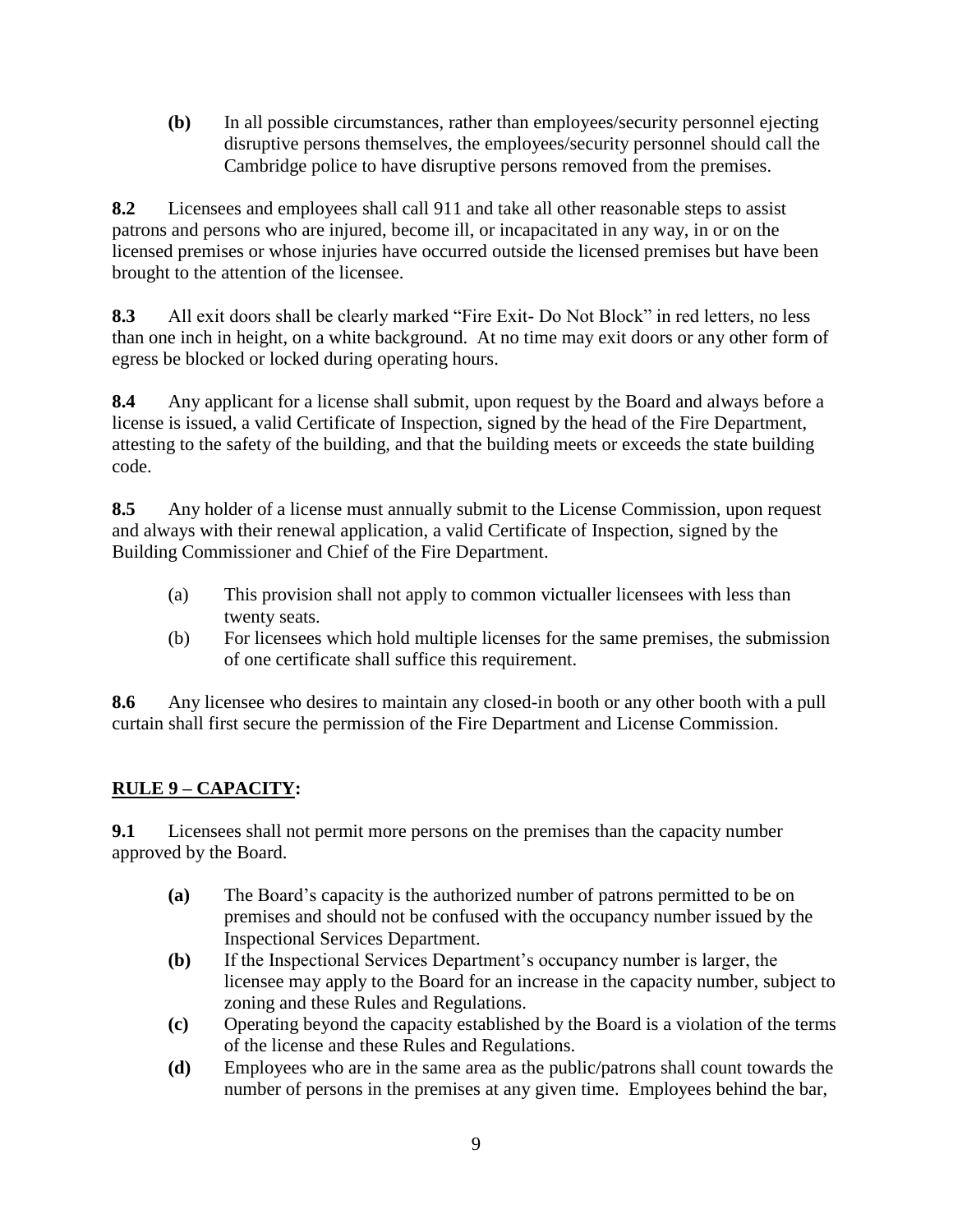kitchen or any other area not accessible to the public/patrons, shall not be counted towards the capacity of the premises at any given time.

**9.2** The licensed premises must comply with the floor plan approved by the Board. Any material and substantial changes in the floor plan or any renovations of any kind are not allowed without notification to and prior written approval of the Board. This includes the dance floor area, tables affixed to the floor or to any wall, chairs affixed to the floor or any wall, and barstools affixed to the floor or any wall.

**9.3** Licensees who permit persons to wait for a table, a seat, or entrance to the premises must ensure that:

- **(a)** Persons who wait inside the premises are in an orderly line and not blocking fire aisles, or any egresses;
- **(b)** If persons are permitted to wait inside, the total number of persons inside the premises does not exceed the approved capacity as set by the Board;
- **(c)** Persons who are waiting outside are being supervised at all times by an employee who must ensure the persons are not blocking the public way, sidewalks or ramps for accessibility and are not being disorderly; and
- **(d)** Persons who are being loud or disorderly and causing noise or other problems for residents of the area are not allowed inside the premises and are asked to leave the area.

**9.4** Crowd managers are required in any facility with a legal occupant limit of 100 or more persons as indicated on the license issued by the Board, and designated under the State Building Code by the building official as an Assembly Use, which is principally designed or used as a nightclub, dance hall, discotheque or bar, or features entertainment by a live band or recorded music generating above normal sounds levels and which has a specific area designated for dancing.

- **(a)** Those with an occupant load of 100 or more, shall be provided with a minimum of one trained crowd manager, pursuant to 527 CMR 1.00, § 20.1.5.6.1.
- **(b)** Where the occupant load exceeds 250, additional trained crowd managers or crowd manager supervisors shall be provided at a ratio of one crowd manager for every 250 occupants.
- **(c)** Crowd manager reports must be kept a minimum of sixty (60) days.

### **RULE 10 – ENTERTAINMENT:**

**10.1** All types of entertainment, including background music, must be licensed as required by Massachusetts law.

**(a)** Each licensee must obtain the proper entertainment license from the Board prior to allowing or providing entertainment at the licensed premises.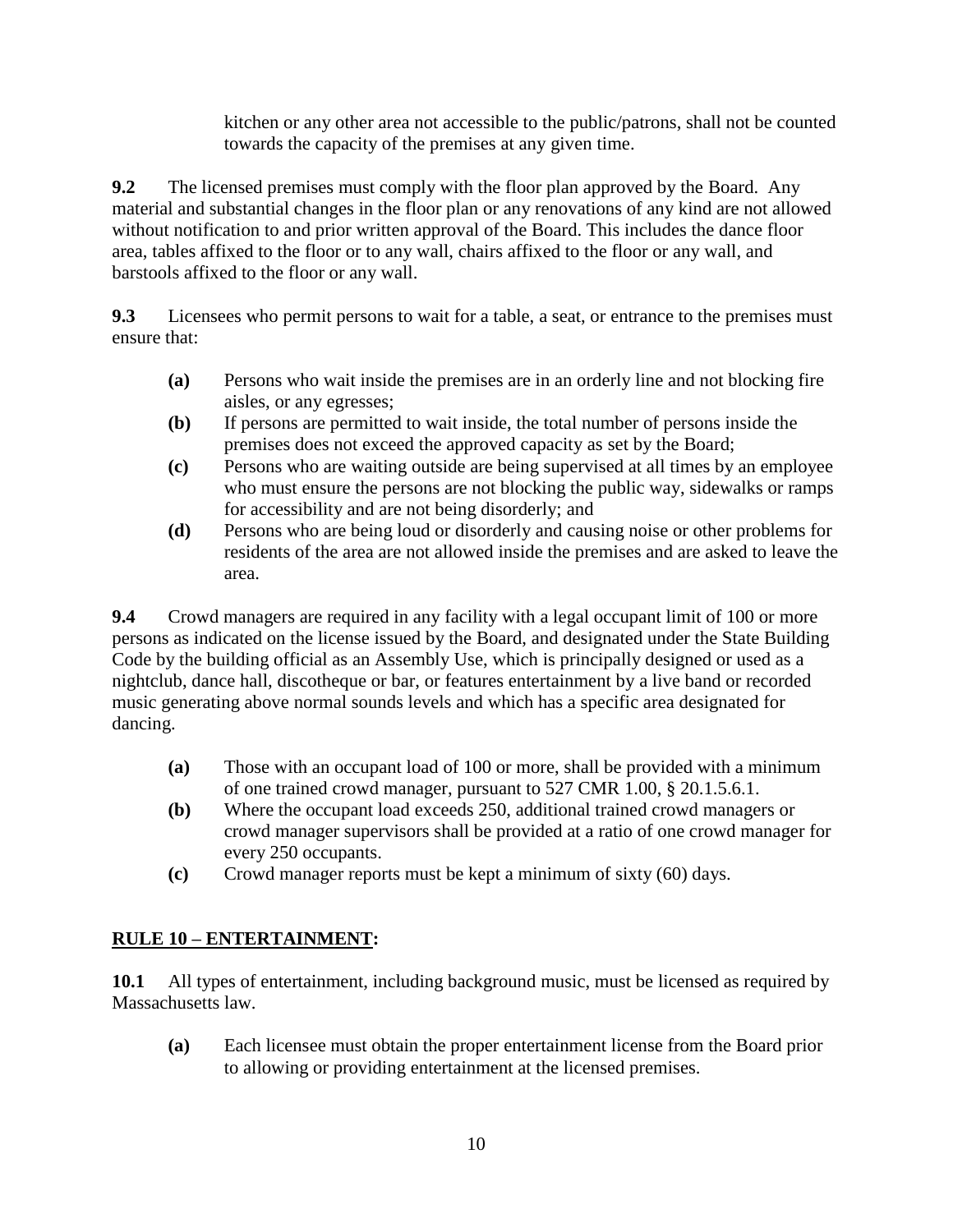**(b)** Providing entertainment without a license subjects the licensee to disciplinary procedures as to all other licenses held and may also result in the denial of an entertainment license.

**10.2** No gambling machines are allowed on the premises and no gambling or games of chance are permitted except those games of chance authorized by the Legislature or License Commission. Any use of coin operated amusement devices for gambling or gambling or games of chance purposes may result in suspension and/or revocation of all licenses issued by the License Commission to be operated at the premises.

**10.3** Dancing is permitted at a licensed premise as authorized by Massachusetts law, License Commission procedures, and any required license.

**10.4** Licensees may have music machines and amusement machines after receiving approval from the Board.

**10.5** Video Jukeboxes:

- **(a)** No person under eighteen (18) years old may be restricted from viewing the video exhibitions without prior written approval from the License Commission.
- **(b)** Each video jukebox must have the inherent ability to have its sound level set so as not to exceed a level determined by the License Commission or its representatives, or the Cambridge Police Commissioner, or his/her representative.

**10.6** The Commission may decide to issue one license for one coin-operated trivia quiz game at a licensed premise after a hearing where notice was given forty-eight (48) hours prior to the hearing in accordance with the Open Meeting Law.

### **RULE 11 – NOISE:**

**11.1** Licensees and its employees must ensure that they are operating the business at all times in compliance with Cambridge Municipal Code Chapter 8.16 (Noise Ordinance).

**11.2** Licensees must not willfully, negligently, or through failure, permit the establishment to create a noise disturbance or continue a condition of noise disturbance.

**11.3** All entertainment shall be conducted so that no noise shall be plainly audible, under any circumstances, from a distance of fifty (50) feet from the licensed premise.

**11.4** All amplifiers shall face the licensed premises and not the street.

**11.5** Licensees must ensure their patrons leave the premises in an orderly manner.

**11.6** When any noise disturbance occurs in the area in front of or adjacent to the licensed premises, or in any parking lot provided by the licensee for the use of its patrons, that is not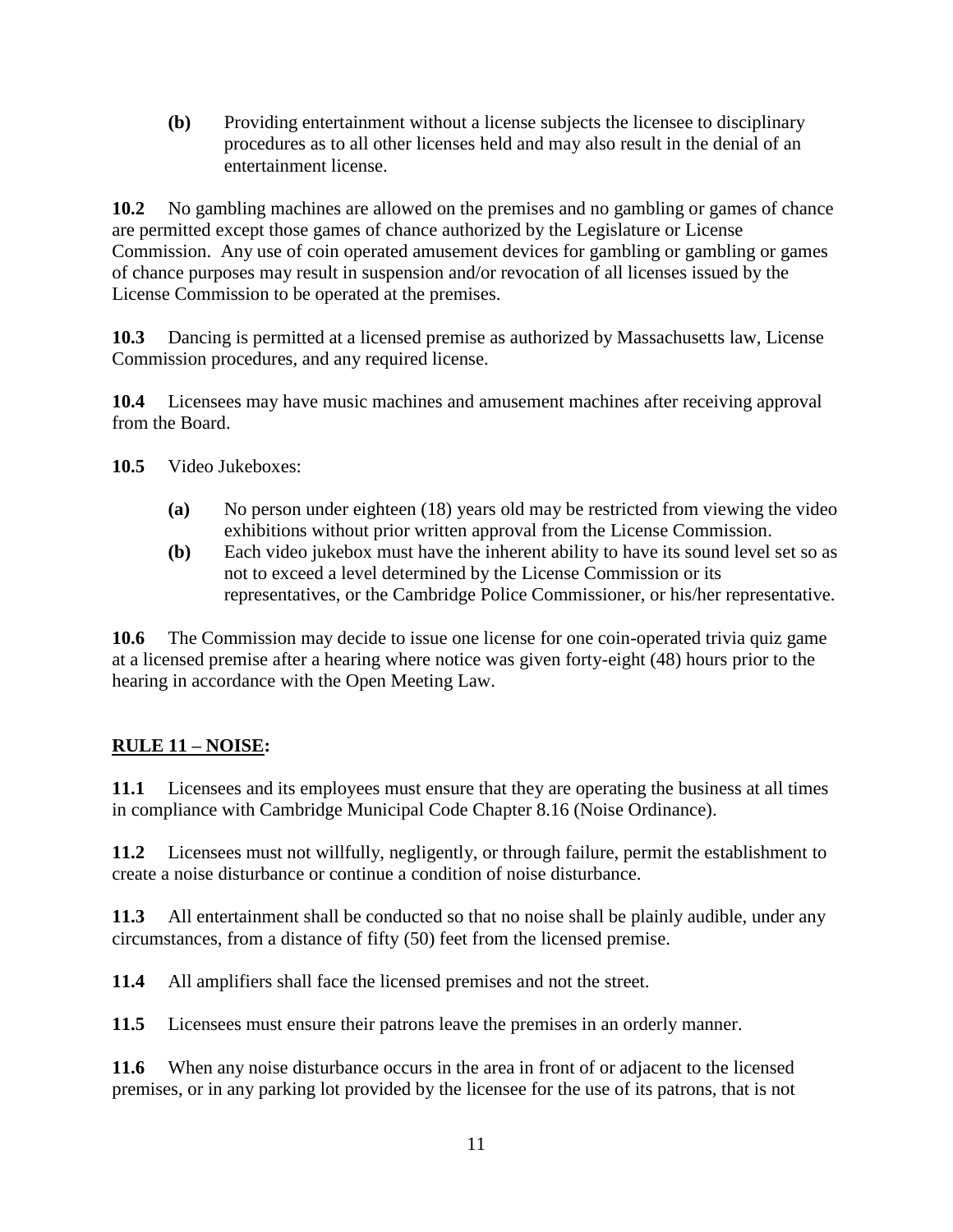reasonably addressed and ameliorated by the licensee, the licensee may be held in violation of the conditions of its license(s) and may be subject to disciplinary action.

## **RULE 12 – PROHIBITED PRACTICES AS TO ALL LICENSEES:**

**12.1** No licensee, its employees or agents shall sell drugs or narcotics on the licensed premises, unless lawfully authorized, licensed and permitted to do so.

**12.2** No employees or agents of the licensee shall use or allow the use of drugs, narcotics, or other controlled substances at the licensed premises, except as may be authorized, licensed and permitted by the laws of the Commonwealth of Massachusetts and the City of Cambridge.

**12.3** Patrons and employees are not permitted to bring alcoholic beverages on the premises for their own consumption. This Rule shall not be construed so as to prohibit a guest/patron of an innholders to bring alcoholic beverages to the room in which they are registered for their own private consumption so long as the innholders does not have an internal policy prohibiting it.

**12.4** No licensee may allow any employee, agent or independent contractor to carry a firearm on the licensed premises while said premises are open to the public. This shall not apply to:

- **(a)** A Cambridge Police Officer on privately paid detail; or
- **(b)** Any licensee who has received written permission from the License Commission to allow specified employees, agents or contractors to carry firearms while the licensed premises are open to the public.

**12.5** Licensees and/or their employees/agents are prohibited from using, storing or carrying any mace, OC spray or pepper spray deployment system which looks like or resembles a firearm, unless written approval is first obtained from the License Commission.

## **RULE 12A – PROHIBITED PRACTICES AS TO NON-LIQUOR LICENSEES:**

**12A.1** Non-alcoholic common victualler licensees are not permitted to keep alcoholic beverages on the premises except for a reasonably small quantity that is used in the preparation of certain specialty foods. The Board will, in its discretion, determine what is reasonable for this purpose and whether or not it is customary in the preparation of such specialty foods.

**12A.2** Nothing in this section shall prohibit a non-alcoholic common victualler licensee to apply for, and obtain if the Board so approves, a one-day liquor license (or approval to hire for one day/event a liquor licensed caterer to serve alcohol) at the licensed premises.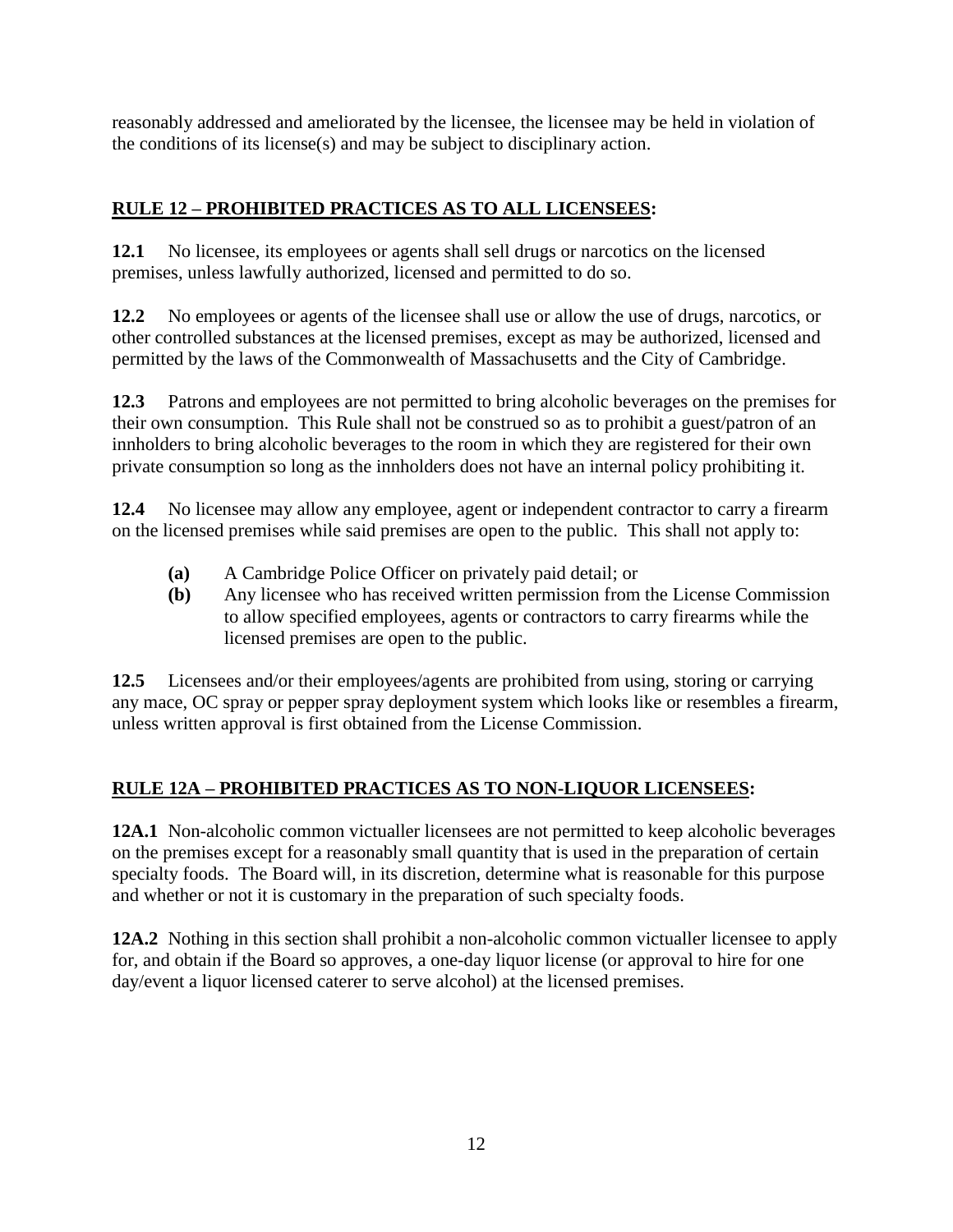#### **RULE 12B – PROHIBITED PRACTICES AS TO LIQUOR LICENSEES:**

**12B.1** It is prohibited to have a minimum charge for the purchase of alcoholic beverages. A licensee cannot set a minimum amount of alcohol to be purchased or consumed by a patron.

**12B.2** All liquor licensees shall maintain a schedule of the prices charged for all drinks to be served and consumed on the premises.

**12B.3** Licensee cannot impose a minimum charge for food and/or non-alcoholic beverages upon any customer who incurs charges for alcoholic beverages equal to or greater than the posted minimum charge for food and/or non-alcoholic beverages.

**12B.4** Licensees and their employees or agents, are prohibited from engaging in, permitting, promoting or advertising any of the following:

- **(a)** Offering or delivering any free alcoholic drinks to any person or group of persons;
- **(b)** Selling or delivering more than two (2) drinks to one person at any one time;
- **(c)** Allowing a patron to possess or have in front of him/her more than two (2) drinks at any time;
- **(d)** Selling, offering to sell or delivering to any person or group of persons any drinks at a price less than the price regularly charged for such drinks during the same calendar week, except at private functions not open to the public;
- **(e)** Selling, offering to sell, or delivering to any person an unlimited number of drinks during any set period of time for a fixed price, except at private functions not open to the public;
- **(f)** Selling, offering to sell or delivering to any person or group of persons on any one day at prices less than those charged the general public on that day, except at private functions not open to the public;
- **(g)** Selling, offering to sell, or delivering malt beverages or mixed drinks by the pitcher, except to two (2) or more persons at any one time;
- **(h)** Increasing the volume of alcoholic beverages contained in a drink without increasing proportionately the price regularly charged for such drink during the same calendar week; or
- **(i)** Encouraging or permitting, on the licensed premises, any game or contest, which involves drinking or the awarding of drinks as prizes.

**12B.5** Nothing in **Rule 12B.4** shall be construed to prohibit licensees from offering free food or entertainment at any time; or to prohibit licensees from including a drink as part of a meal package; or to prohibit the sale or delivery of wine by the bottle or carafe when sold with meals to more than one person; or to prohibit those licensed under G. L. c. 138, § 15, from offering free wine tastings; or to prohibit those licensed under G. L. c. 138, § 12, from offering room services to registered guests.

**12B.6** Licensees and their employees shall not make a sale or delivery of an alcoholic beverage to someone who appears to be impaired, intoxicated or under the influence of any substance.